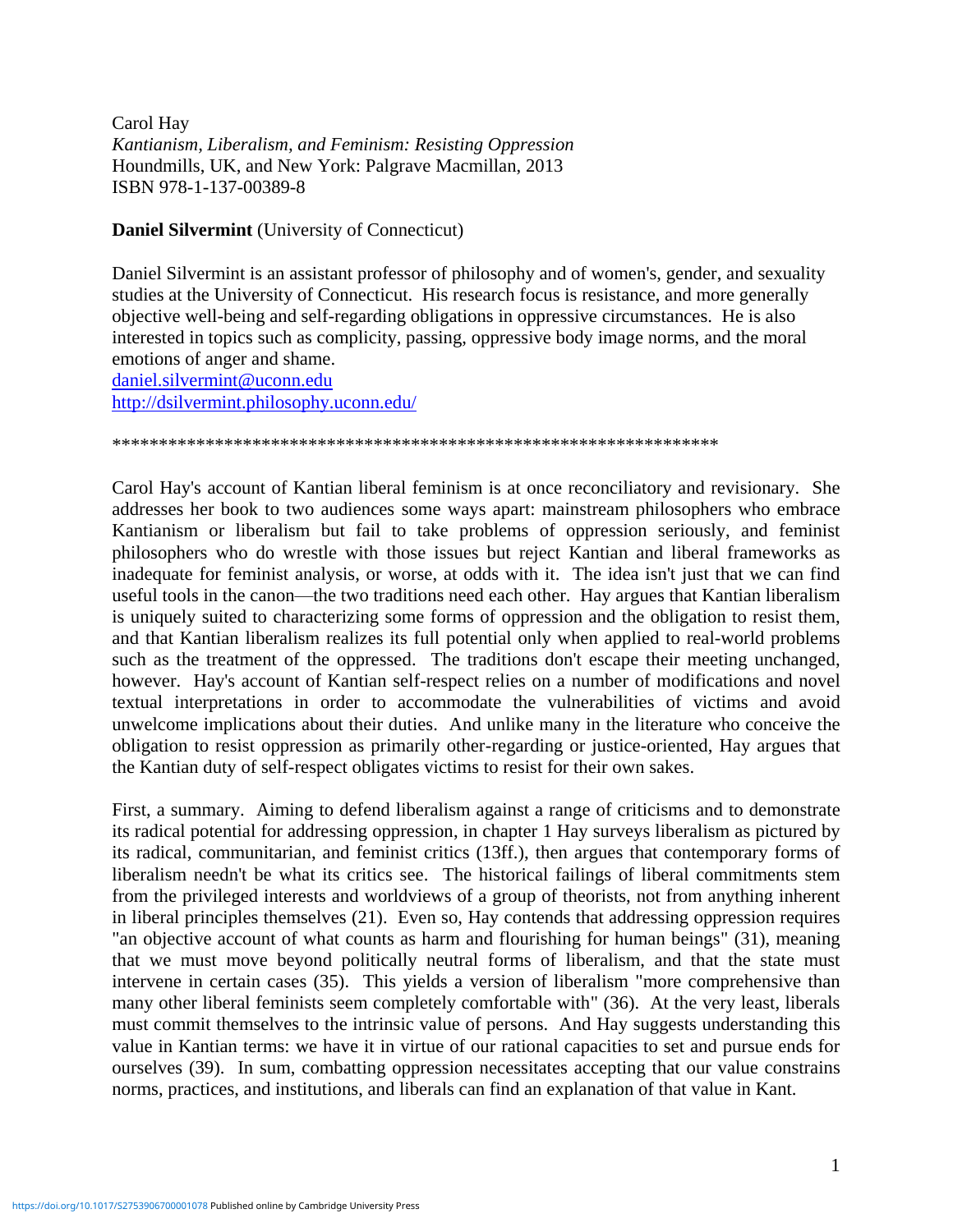Hay opens the second chapter by once more separating principles from authors. Kant too occupied a privileged social position, which led to unfortunate statements and theoretical applications of his framework. Granting as much, Hay contends that there's nothing inherent in Kantianism that prevents us from recognizing that we're embodied, social creatures (56) whose actions are often over-determined by the motive of duty and our more emotional motives (59). So Kantian*ism* can readily reflect the diverse experiences, relationships, and obligations of persons. With Kantian theoretical resources thus defended against traditional feminist criticisms, Hay resumes her argument for using the Kantian framework to explain oppression and resistance.

Hay believes that feminists should not ignore the Kantian account of the ultimate moral value of our rational natures, how our rational natures can be harmed by oppression, and why they must be protected through resistance. This is because harms to one's rational nature are among the worst harms of oppression and among the most egregious problems that arise from women's oppression (72). While Hay concedes that Kantianism isn't the only moral framework with the resources to explain what's wrong with harming women's rational capacities, she warns that if feminists reject the framework, they'll lose the Kantian duty of self-respect, which is unparalleled in its ability to fully explain the moral case for self-respect (73). In particular, Hay argues that "without a Kantian account of duties to the self, feminists cannot properly explain what is wrong with the gendered norms of self-sacrifice that have historically exploited women" (50).

If chapter 4 delivers Hay's complete account of the obligation to protect one's own rational nature by engaging in various forms of resistance, then chapter 3 is something of a preamble that considers a special case: whether protecting one's autonomy requires women to confront their sexual harassers (89). After providing a rich analysis of sexual harassment, Hay argues that "the distinctive moral harm of sexual harassment . . . is that it undermines women's autonomy" (99). This is because sexual harassment draws on and contributes to women's oppression, and oppression undermines the autonomy of its victims, meaning that sexual harassment makes women less autonomous in ways that go beyond the episodic disrespect of individual instances of harassment (98). Drawing on the Kantian identification of autonomy with moral agency, Hay concludes that a woman's obligation to confront men "is not just a general obligation to confront some random moral harm. It is primarily a moral obligation to confront and resist behavior that undermines one's ability to be morally obligated at all" (99).

In the first of many departures from common interpretations of Kant, chapter 4 recasts our capacity for practical rationality as an ordinary human capacity, one that oppression can harm (123). In particular, oppression can cause self-deception (123), harm capacities for rational deliberation (124), and cause weakness of will (125). And because oppression harms our capacity to act rationally, the obligation to prevent harm to one's rational nature becomes an obligation to resist one's own oppression. Practical irrationalities are involved in a wide range of oppressive cases, and Hay is right that applying the Kantian framework offers a unique explanation of that range (122).

The second revision is Hay's extended argument for considering resistance an imperfect duty, or a duty to adopt a general maxim to engage in rational-nature-protecting activity (135). Hay's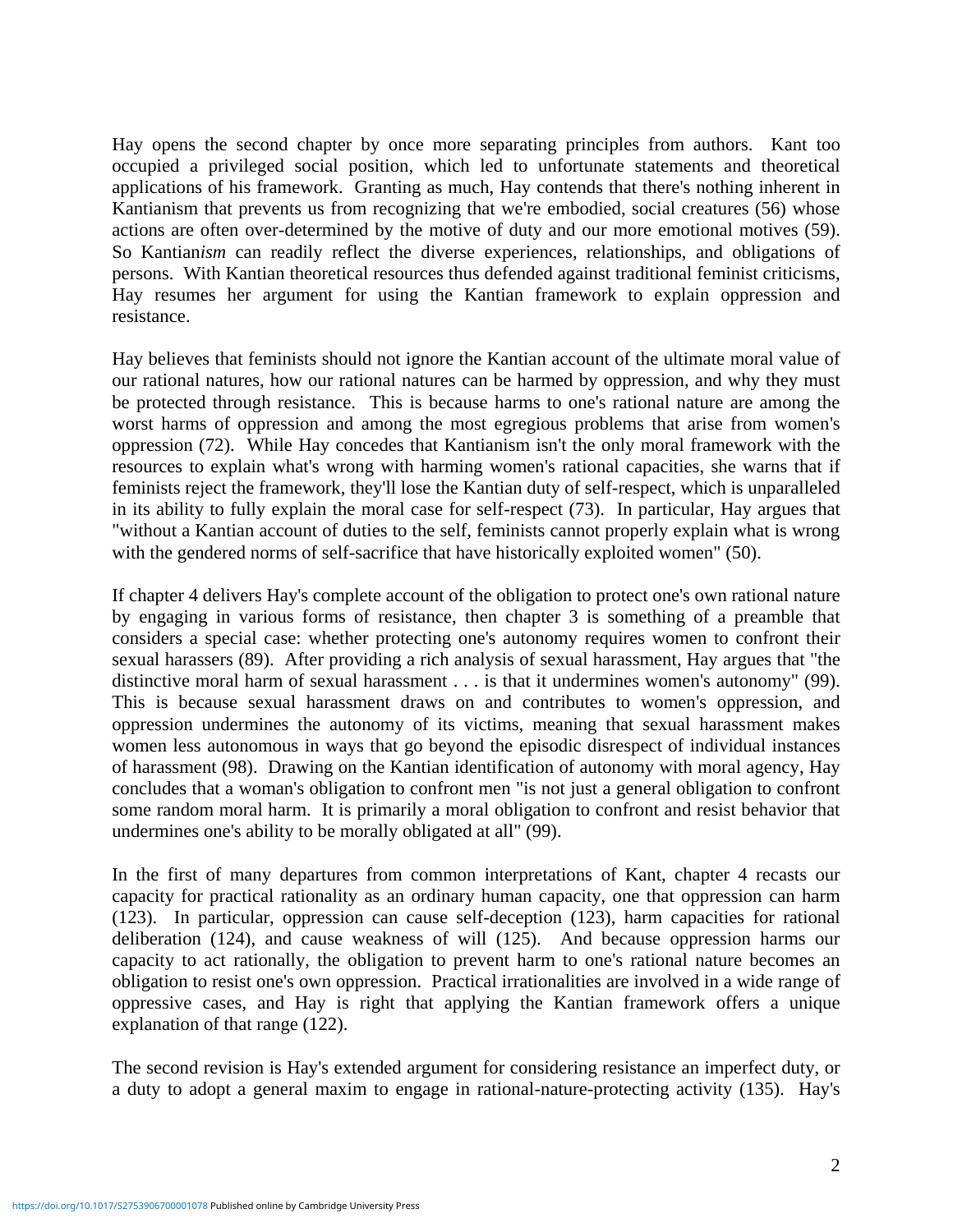duty of self-respecting resistance is thus akin but not identical to the Kantian obligation to respect one's own rational nature (120). Though Kant insists that self-respect is a perfect duty (136f.), Hay observes that a wide range of actions can fulfill an imperfect duty (135, 138f.), whereas a perfect duty requires us to perform a particular action (146). And the obligation to protect our rational nature from the harms of oppression can be met by a variety of actions, ranging from outright activism to refusing to conform to building up mental walls against oppressive harms to simply recognizing that something is wrong with one's situation (140ff.). The more perilous a victim's situation, the more attention shifts to internal forms of resistance, meaning there's little to no latitude in refraining from resisting altogether, but significant latitude in how one should go about resisting (137).

Chapter 5 introduces a final revision in order to address a potential "deal-breaker" for Kantian feminism (158): if victims who fail to respect themselves are acting immorally, doesn't this diminish their respect-worthiness and thus the obligation both they and others have to respect them in the future? The received view is that a person's capacity to act rationally is what gives her moral value and thus makes her deserve moral respect (160). Hay offers a novel textual interpretation, namely that respect-worthiness and dignity should be separated (159). She argues that people are worthy of treatment-constraining respect in virtue of their rational capacities, or humanity. Although acts of complicity can diminish rational capacities, they cannot drop them below the minimal threshold that grounds respect for humanity. Meanwhile, it's an agent's autonomy, meaning her track record of acting morally or using her capacities in the right way, that determines her dignity. Hay admits the textual basis for this reading is mixed, but even if it's not what Kant thought, it may be necessary to explain why agents can damage their own rational capacities while still warranting respect and self-respect (159ff.).

Having summarized the key moves in each chapter, I will next provide an overall assessment of the project before offering a few criticisms of Hay's framework and arguments.

There is much to like about this book. Hay's interest is practical: bringing new resources to bear on problems worth solving. She confidently challenges the tendency to dismiss ideas due to the problematic commitments of their earlier adherents, and seeks to build what she can from those ideas. She succeeds in showing that a suitably modified Kantianism can be deployed in feminist theorizing, and that liberal principles have a life beyond the privileged interests of those who once applied them narrowly, and to such socially destructive ends. And I particularly appreciate the agency-engaging focus on obligations owed to the self in virtue of the harms people experience in oppressive circumstances. Hay has made a significant contribution to not one but two literatures, and will, I believe, influence the way we think about resistance going forward.

If there's anything wanting in her discussion, it's that Hay's focus on rehabilitating the Kantian framework sometimes leaves potentially illuminating contrasts underexplored. This is certainly not to say that she should have spent more time reflexively criticizing other approaches—her willingness to acknowledge where parallel frameworks are able to answer the same questions is refreshing. Her project is motivated by a desire for more engagement with these issues, not less, and that is only laudable. But it means that she sometimes stops short at demonstrating that the Kantian framework *can* offer a good explanation of specific cases, without fully exploring what is gained and lost by *preferring* its explanation.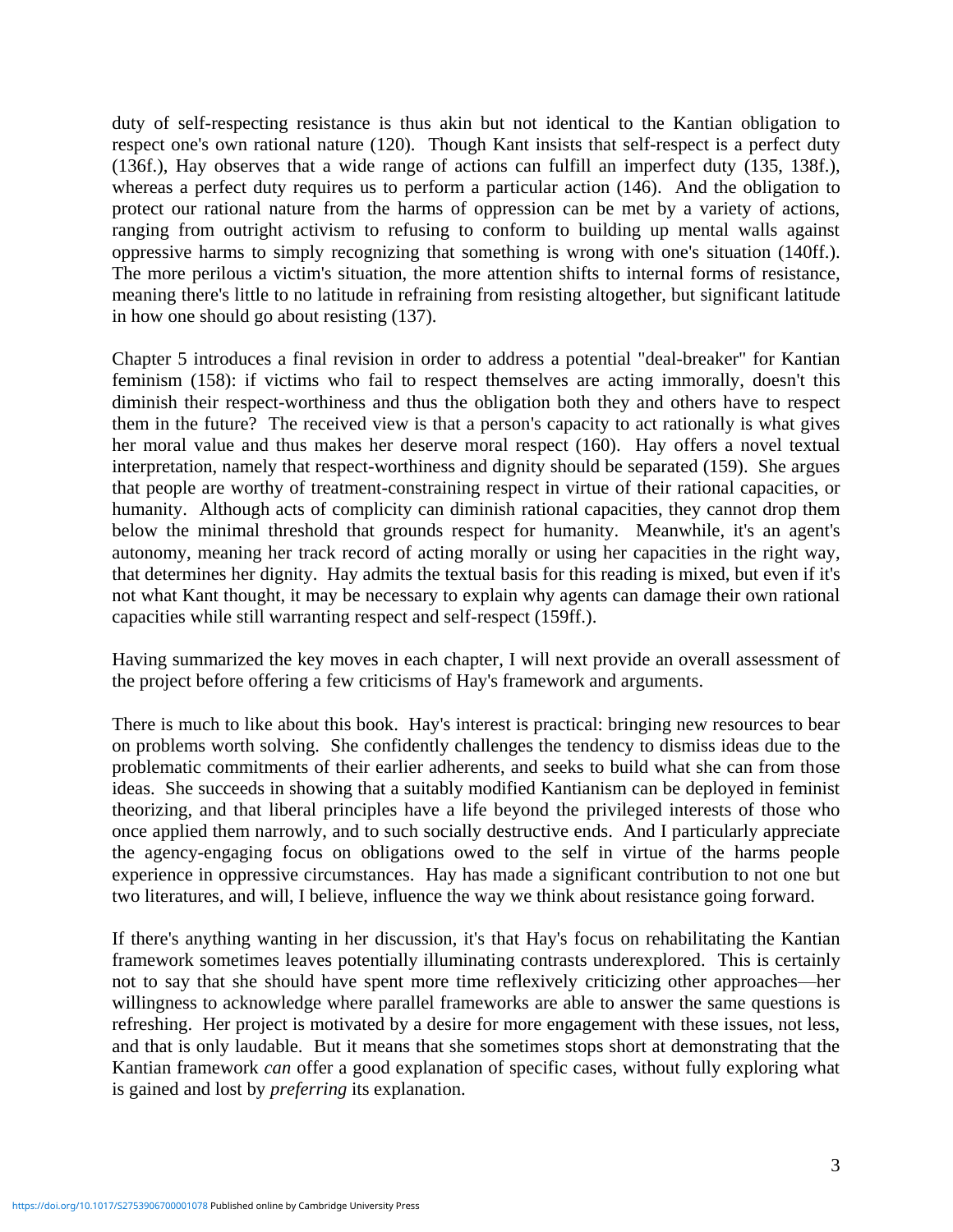For example, Hay characterizes a harmful practice, like gendered norms of self-sacrifice, argues that such behavior can only be ruled out in all cases if the duty to protect one's own interests is at least as strong as the duty to protect the interests of others, and then notes that Kant offers the most robust account of duties to the self available in the Western canon. Or she demonstrates that oppression often harms our rational capacities, appeals to the Kantian account of the ultimate moral value of our rational nature, and so concludes that just the threat of such harm is sufficient to obligate resistance. Even if we accept every step in these arguments, both substantively and tonally Hay sometimes struggles to strike a balance between showing that the Kantian framework is well suited to capturing a phenomenon and avoiding the suggestion that other approaches can't be fruitfully applied, and this limits her ability to clearly elaborate the advantages of her own approach, or to entirely explain why its costs are worth paying.

She obviously intends something more than a mere proof of concept—she believes there are uniquely fitting answers to be found in Kant, and that the oppression literature would be richer for their inclusion. But that often leaves her writing as if the advantage compared to other accounts just is the fit of the Kantian characterization. And when that characterization is better at capturing some harms and reasons to resist, worse at capturing others, and not alone in capturing them besides, we simply need more by way of criteria for evaluating the framework. There is much to be learned about these issues in that space between restrained defense and reflexive criticism, and I would have liked her to spend more time there. It's a problem she finds herself in for the best of methodological reasons, but it's still a problem.

To see why, let's look more closely at the arguments I mentioned above. When discussing gendered norms of self-sacrifice in chapter 2, for instance, Hay is contrasting her account with other-regarding strategies that ground the obligation to resist in the harm that complicity does to one's fellow victims. I agree that these strategies fail to capture the harm that complicit victims do to themselves, and that such harms are indeed sufficient to obligate resistance (75ff.). However, I think the argument moves a bit quickly from establishing what a self-regarding focus allows us to say to selecting the Kantian duty of self-respect as the way to say it.

According to Hay, we need an obligation to protect one's own interests at least strong enough to preclude acquiescing to gendered exploitation. But the Kantian duty of self-respect is only one way of attending to our interests, tracking only one family of harms: harms to our rational capacities. Although appealing to the ultimate value of our rational nature can deftly do the work, the range of oppressive psychological harms Hay canvasses across these pages is severe enough that many a moral principle would condemn them. In fact, most frameworks, properly applied, do not tolerate systematic exploitation. Perhaps then, cases like the oppression of women reveal that the structure of morality is not inherently other-regarding, or that duties to the self are not merely supererogatory. But Kantians are not alone in thinking so. In chapter 4, Hay notes that what is distinctive about her account is not that women have a self-regarding obligation to resist, but the formulation of that self-regarding obligation as a Kantian duty of selfrespect (120). This formulation, like any framework we could adopt, has explanatory strengths and weaknesses—cases it can describe beautifully, and cases it will deemphasize or mischaracterize. By limiting herself to demonstrating the work Kantian machinery can do, Hay leaves us without a full defense of its selection.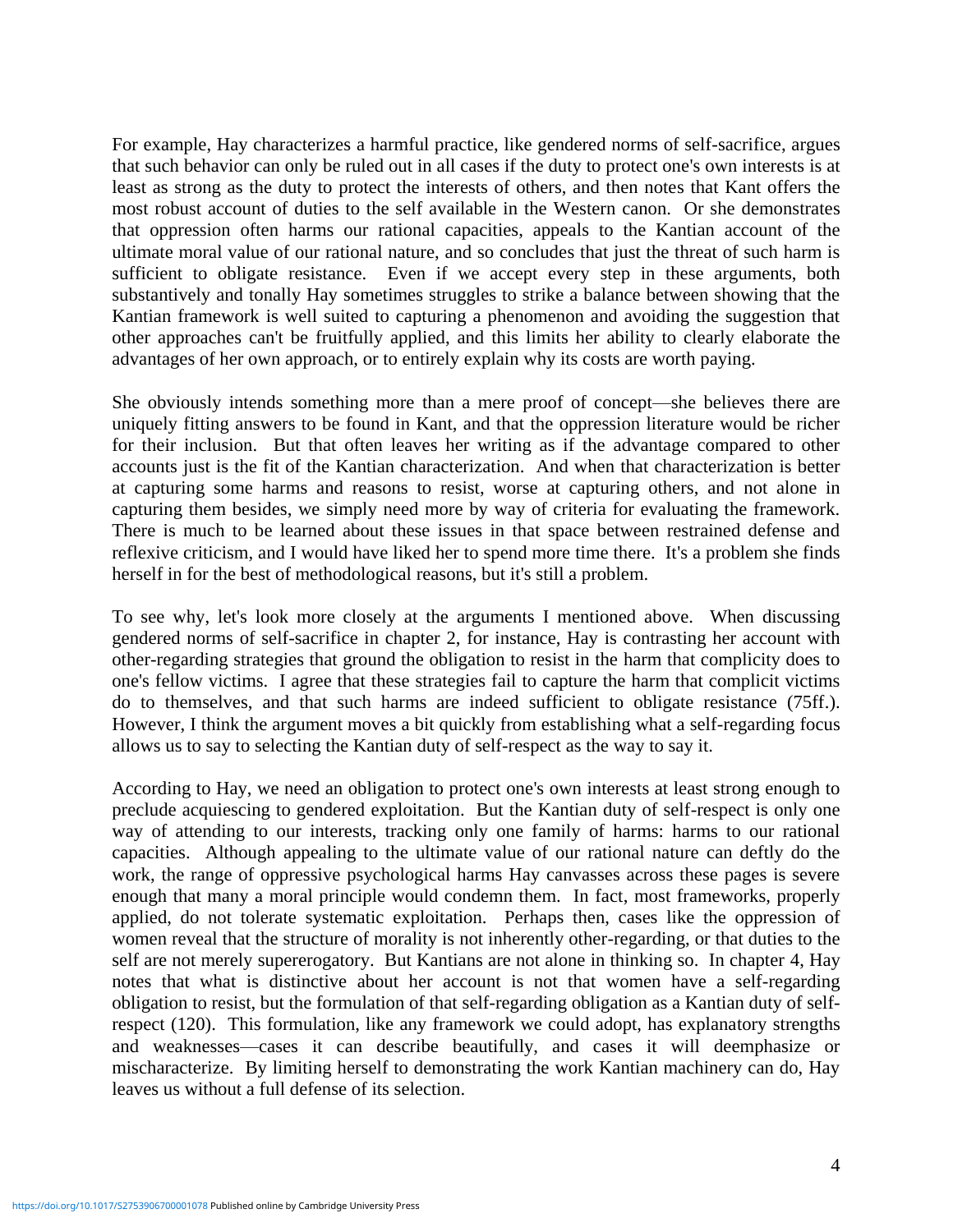And that matters, because the emphasis of the Kantian framework can be worrisome. Consider the resistance-grounding harm that oppression does to one's rational capacities. Oppression can harm us in a staggering variety of ways beyond affecting our rational nature—in fact, it's doubtful that there's an agential capacity or constituent of well-being that oppression doesn't burden, and in unique ways and combinations for different people in different situations. The Kantian framework isn't as well suited to capturing those other harms, and even if Hay is only interested in showing that Kantianism has something to add to the resistance literature, the focus on harms to our rational nature is at odds with her description, in the first chapter, of the range of harms that oppression can do (3ff.).

The ultimate moral value of our rational capacities in the Kantian framework requires Hay to label harms to them as among the worst of oppression (72), including "almost invisible increments" of harm, such as the cumulative effect that "harmless slights or annoyances or inconveniences" can have on our rational nature (145). She argues that our rational capacities are so valuable that we need to "err on the side of caution," and resist even if "many individual instances of oppression can be borne without discernibly harming one's rational nature"—after all, these increments will accumulate, and measurable damage will eventually occur (146). While this meets Hay's objective of giving us a strong Kantian reason to resist across all cases, it explicitly prioritizes threats and incremental injury to our rational capacities over other significant oppressive harms that could better explain why victims have a self-regarding obligation to resist in particular cases. This strains Hay's criterion of aptly characterizing cases, making it one area where demonstrating what the framework can explain falls well short of defending the choice of that explanation.

Further, when Hay declares that harms to one's rational nature are among the most egregious problems that arise from women's oppression, the choice to ground resistance from within a Kantian framework is edging her toward a contentious position. The lesson of intersectionality is that differences in identity and personal circumstances result in unique manifestations of oppression. Whenever we cite a particular burden as being among the worst to confront a wide category of people, such as all women, we risk essentializing certain experiences and overlooking others. It is just not clear that the practical irrationalities detailed in chapter 4, like self-deception and weakness of will, really are among the most egregious problems of women's oppression. These problems will not strike all women equally, and even if they did, many women will often face much worse.

Hay would probably agree readily on this point—she wants to highlight a certain kind of harm, not deny that other harms can warrant resistance. But in practice, her framework is somewhat out of sync with her pluralist motivations. The idea is to ground a self-respecting obligation to resist in all cases of oppression. Since the mere risk of harm to one's rational capacities is sufficient to ground resistance, and all oppression involves at least the risk of such harm, we have an obligation to resist oppression in all cases. This implies that the reason to resist in all cases has to do with the ultimate moral value of our rational nature, or at the very least, that whenever there is cause to resist, the risk to one's rational capacities is among the reasons. But sometimes, the harms that lead self-respecting victims to resist have nothing to do with practical irrationalities. A similar effect is at work when Hay argues, in chapter 3, that the distinctive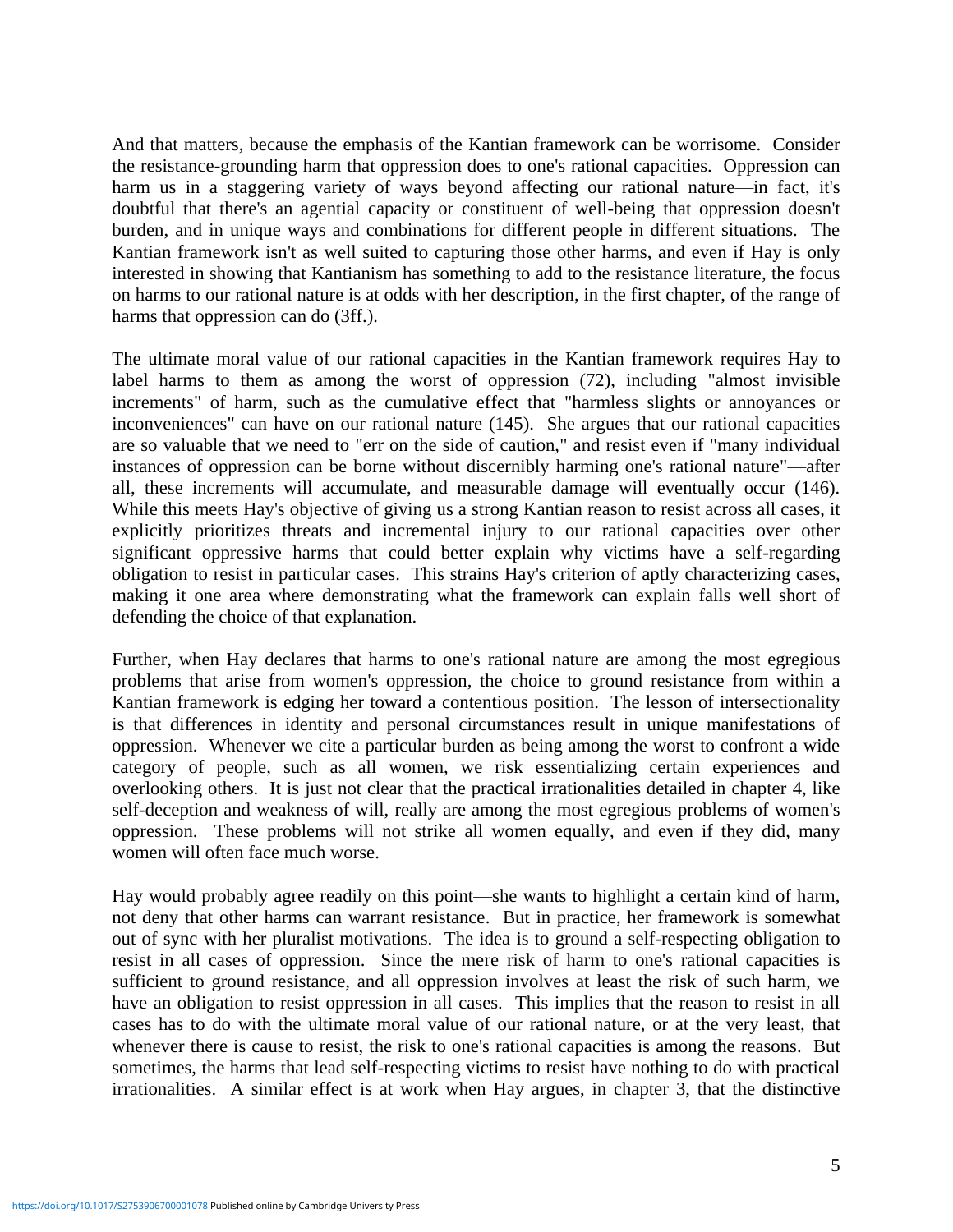moral harm of sexual harassment is that it undermines women's autonomy. I worry that this description conflates the distinctive harm of sexual harassment with its further, corrosive effects on autonomy, causing the account to lose sight of the episodic harms of sexual harassment and why they, in and of themselves, merit resistance.

There is one more example of how the value of rational nature deemphasizes other harms, and it's actually the central harm discussed in chapter 3: harm to one's capacity for moral agency. Recall that chapter 5 separates rational capacities from autonomy, and assigns the kind of respect that constrains our treatment of agents to the former. No matter how much our autonomy degrades, and our dignity with it, apparently it's the status of our rational capacities that determines the treatment we're owed and thereby grounds the obligation to be self-respecting. Autonomy does affect our appraisal respect, and I suspect the loss of appraisal self-respect can lead to practical irrationalities, but even so, protecting autonomy as such no longer seems to explain the obligation to resist. And that suggests the range of harms that ground Kantian selfrespecting resistance is even narrower still.

Beyond over-emphasizing resistance to protect one's rational nature, another potential issue is whether the value of one's rational nature is consistent with the level of resistance that Hay advocates. While Hay prefers the strongest possible grounding of the duty to resist in order to cover all cases, she also wants to dial back the strength of the Kantian framework to accommodate feminist intuitions about the risks and costs of resistance. This leads to a tension throughout the second half of the book. In chapter 3, Hay surveys a range of practical considerations that might cause us to hesitate in morally requiring confrontation of one's harassers, such as the further harm women risk by doing so (104). Yet Hay's otherwise commendable sensitivity to the circumstances in which victims find themselves doesn't altogether match the priority the Kantian grounding lends the obligation. It's hard to imagine many risks the framework would recognize as legitimately outweighing the threat to an agent's very capacity for moral agency, regardless of the good reasons feminists have to worry about victims and demandingness. The tension continues in chapter 4, where rational capacity instead of autonomy is at stake; despite the ultimate moral value of our rational natures (122), this chapter confirms that a victim "is not obligated to do whatever it takes to resist her oppression" (134f.).

I suspect that this tension is what motivates Hay's revision of the Kantian framework, including her characterization of resistance as an imperfect duty with wide latitude on how one goes about resisting. As the peril involved in resisting one's own oppression intensifies, the focus increasingly turns to internal forms of resistance. With this revision, the framework quite parsimoniously escapes the demandingness of having to always confront oppressive harms: a duty of self-respect cannot require victims to undergo damage to their rational capacities through risky or even emotionally draining resistance (129f.). Yet I wonder whether appealing to the ultimate value of our rational nature actually generates an account that isn't demanding *enough*, since it seems that even the threat of incremental harm to one's rational nature should compel a victim to opt for the relative safety of internal resistance, including cases where the actual damage being done by oppression is compared to the mere chance of greater damage from reprisals for outward resistance. The value of our rational nature is the ultimate thumb on the scale, so much as we shouldn't discount the danger posed by even minor annoyances